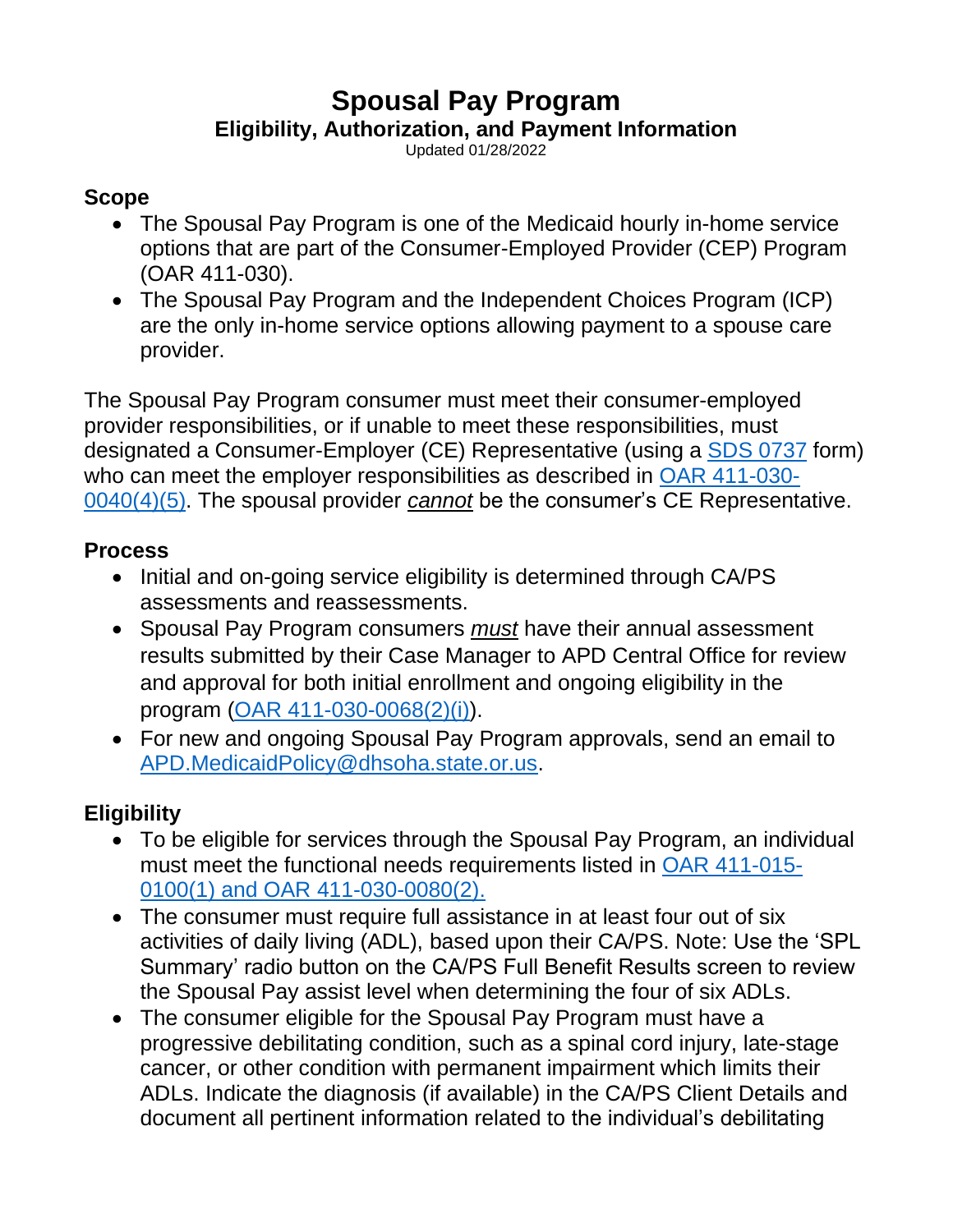condition in case narration. A '"Debilitating Medical Condition" means the individual's condition is severe, persistent, and interferes with the individual's ability to function and participate in most activities of daily living [\(OAR 411-030-020\(18\)\)](https://www.oregon.gov/DHS/SENIORS-DISABILITIES/SPPD/APDRules/411-030.pdf).

- The Spousal Pay Program consumer's service needs exceed the usual and customary services rendered by one spouse to another, in both extent and duration, and that without Medicaid in-home services, an individual would otherwise require nursing facility services.
- The consumer and the provider must be legally married [\(OAR 461-001-](https://sharedsystems.dhsoha.state.or.us/caf/arm/A/461-001-0000.htm) [0000\)](https://sharedsystems.dhsoha.state.or.us/caf/arm/A/461-001-0000.htm).
- See Eligibility Screen Shots (Eligible, Not Eligible) on the CM Tools page under Programs/Spousal Pay (SP).

#### **Spouse Provider**

- The spouse must meet all requirement for enrollment as a HCW in the Consumer-Employed Provider Program as described in [OAR 411-031-](file:///C:/Users/OR0236788/AppData/Local/Microsoft/Windows/INetCache/Content.Outlook/NMS6XZX6/Forms%20and%20Systems) [0040.](file:///C:/Users/OR0236788/AppData/Local/Microsoft/Windows/INetCache/Content.Outlook/NMS6XZX6/Forms%20and%20Systems)
- The spouse, as a Spousal Pay provider, is eligible for and receives the HCW/Hourly contractual benefits as defined in the current HCW CBA.
- The spouse must demonstrate the capability and health to provide the assessed services and actually provides the principal ADL Services. This includes the majority of service plan hours for which payment has been authorized.
- The definition of legally married and spouse is in found in [OAR 461-001-](https://apps.state.or.us/cf1/caf/arm/A/461-001-0000.htm) [0000\(39\)\(65\).](https://apps.state.or.us/cf1/caf/arm/A/461-001-0000.htm) Homecare workers who marry their consumer-employer are *not* paid under the Spousal Pay Program.
- The spouse provider may *not* be designated as a Consumer-Employer Representative for the individual he or she serves.

#### **Person-Centered Service Plan**

Please Note:

- $\checkmark$  New (initial) Spousal Pay Program cases cannot be authorized in Oregon ACCESS *until* a Central Office staff member reviews and approvals the individual's eligibility for the program based on the criteria in rule [\(OAR 411-030-0080\(2\)\)](https://www.oregon.gov/DHS/SENIORS-DISABILITIES/SPPD/APDRules/411-030.pdf).
- $\checkmark$  Eligibility for Spousal Pay Program services must be submitted for review and approval at least annually to APD Central Office.
- Case Managers create an In-home Service Plan [\(SDS 546N\)](https://sharedsystems.dhsoha.state.or.us/DHSForms/Served/se0450.pdf?CFGRIDKEY=APD%200450,0450,Liability%20Worksheet%20for%20Long%20Term%20Care%20or%20Home%20and%20Community-Based%20Care,se0450.pdf,,,,,,,,,,../FORMS/-,,../FORMS/-,) after approving the CA/PS in-home service benefit and plan. A service plan is developed based on Spousal Pay Program service eligibility and hours are authorized as determined by the consumer's functional needs. A SPAN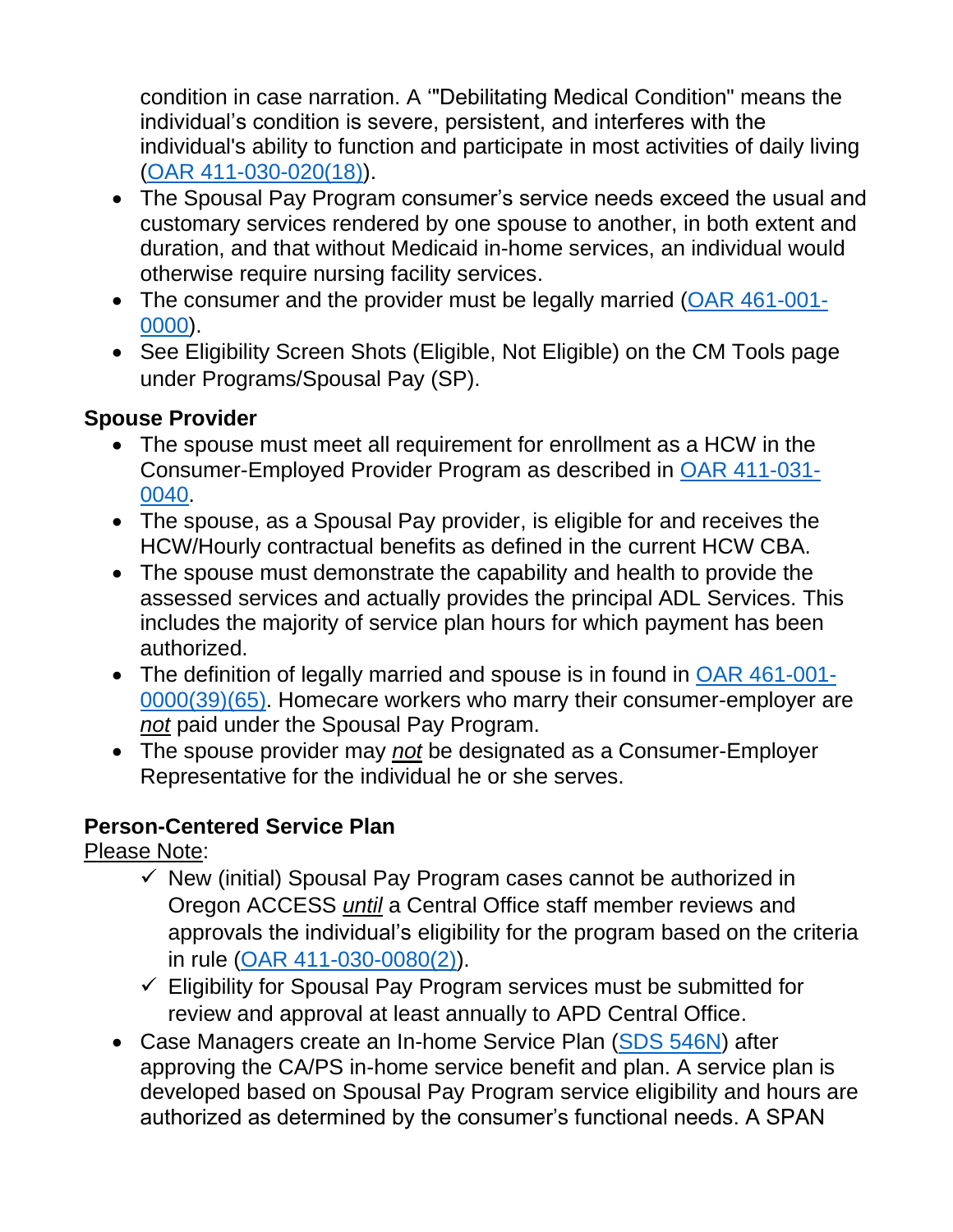(SDS 2780N) and Assessment Summary (SDS 002N) are provided to the consumer.

- The service plan will be reimbursed at the approved HCW hourly rate for both the ADLs and IADLs (OAR [411-030-0070\(6\)\)](https://www.oregon.gov/DHS/SENIORS-DISABILITIES/SPPD/APDRules/411-030.pdf).
- Authorized hours to the spousal pay provider in the individual's service plan must consist of *at least* 51% of the assessed hours to be assigned to the spouse provider. Staff must assign *all* the IADL hours to the spouse provider in the system and then the system (Oregon ACCESS) cuts them in half automatically (The spouse provider is given half the assessed IADL hours). Using the correct option in service planning for Spousal Pay will ensure the IADLs are reduced in half in Oregon ACCESS
- Staff should indicate if natural supports have been included in the service plan. Staff should carefully review support received from other family members, friends, etc. and adjust the service plan for any Natural Support assistance.

#### **Spousal Provider Reimbursement**

- The Spousal Pay provider logs hours worked through one of the tracking options in the OR PTC DCI electronic verification system and is reimbursed through the CEP payment system as an in-home service provider.
- Payment to the provider is made through the HATH Mainframe screens and is viewed on the HINQ Mainframe screens.
- Homecare workers who marry their consumer-employer retain the same standard of compensation if their employer meets the Spousal Pay Program eligibility criteria. IADL hours are not reduced by one-half in this situation.

#### **Authorized Hourly Services for Spousal Pay Providers**

- As an hourly in-home service, a single HCW, including spouse providers, may not work more than 16 hours within a 24-hour work period [\(OAR 411-](https://www.oregon.gov/DHS/SENIORS-DISABILITIES/SPPD/APDRules/411-030.pdf) [030-0070\(5\)\)](https://www.oregon.gov/DHS/SENIORS-DISABILITIES/SPPD/APDRules/411-030.pdf).
- If the case requires mainframe coding (anything over 108 In-Home Care Hourly Hours) the office manager is required to send the approval to Central Office per [APD-PT-18-046.](http://www.dhs.state.or.us/policy/spd/transmit/pt/2018/pt18046.pdf)
- The Spousal Pay Program rule falls under the 411-030 Consumer-Employed Provider rules that govern the HCW hours and limits HCWs to 40hrs a week. The 40-hour HCW cap (80 hours per 14-day service period) applies to HCWs who are Spousal Pay Program providers who provide hourly or shift service plans (unless a temporary exception applies or if a HCWs average paid workweek hours in the months of March through May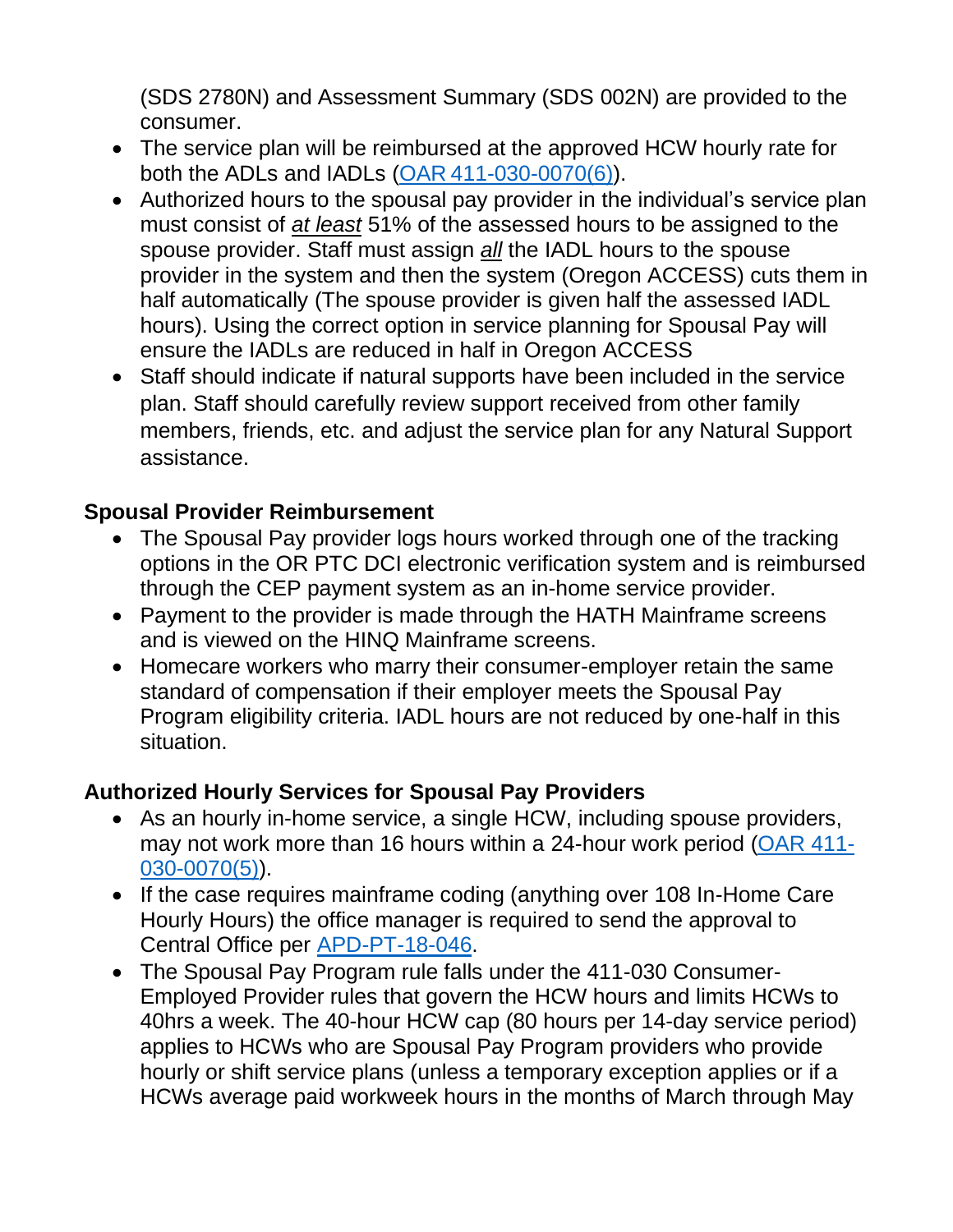2016 equaled or exceeded 40 hours per workweek. These HCWs are limited to no more than 50 hours per week per [OAR 411-030-0070\(6\)\)](https://www.oregon.gov/DHS/SENIORS-DISABILITIES/SPPD/APDRules/411-030.pdf).

- Shift Service plans consist of 224 hours a pay period. Spousal Pay plans can also be considered for Shift Services with a SDS 514i form and a 3 consecutive day log submitted to CO for review [\(OAR 411-030-0068\(2\)\(a\)\)](https://www.oregon.gov/DHS/SENIORS-DISABILITIES/SPPD/APDRules/411-030.pdf). Shift Services is also not considered an exception but the SDS 514i application form is used. Anything approved over shift services would be considered an exception. [\(SPD.Exceptions@dhsoha.state.or.us\)](file:///C:/Users/OR0236788/AppData/Local/Microsoft/Windows/INetCache/Content.Outlook/NMS6XZX6/SPD.Exceptions@dhsoha.state.or.us).
- An individual may be eligible for a differential rate in accordance with the terms of the ratified collective bargaining agreement described in [OAR 411-](https://www.oregon.gov/DHS/SENIORS-DISABILITIES/SPPD/APDRules/411-031.pdf) [031-0020,](https://www.oregon.gov/DHS/SENIORS-DISABILITIES/SPPD/APDRules/411-031.pdf) if requested by the CM and when certain criteria apply and is approved by CO as described in [OAR 411-030-0068\(6\).](https://www.oregon.gov/DHS/SENIORS-DISABILITIES/SPPD/APDRules/411-030.pdf)
- A second provider (HCW or In-Home Care Agency {IHCA}) may be authorized hours as documented in the service plan. In situations where there may be an additional provider in the Service Plan, the spouse must continue to demonstrate the capability and health to provide assessed services and *actually provide* the principal service, including the majority of service plan hours (*at least* 51% of the available hours), for which payment has been authorized. The care the spousal provider is delivering must be "hands-on" care. Being the "principal provider" does not include the spouse only arranging the consumer's care through other providers.
- Delegation for the Spousal Pay provider by a Long-Term Care Community Nurse (LTCCN) is not required but may be requested. According to the Board of Nursing, however, family members may perform tasks of nursing care without specific training and delegation from a registered nurse.
- Delegation for an additional HCW by a LTCCN may be required.
- Delegation for an employee of an IHCA will be provided by the IHCA.

### **Review Process by Central Office**

- CM sends an e-mail to [APD.MedicaidPolicy@dhsoha.state.or.us](mailto:APD.MedicaidPolicy@dhsoha.state.or.us) requesting Central Office review and approval for the Spousal Pay Program and of the individual's service plan. Staff should include the consumer's name and prime # in the body of the email.
- View CA/PS assessment:
	- 1. Full Benefit Results screen, click on the 'SPL Summary' radio button.
	- 2. Does the assessment show full assist in at least 4 of the 6 ADLs (in SPL Summary box)?
	- 3. Client Details does the consumer meet the service eligibility diagnosis criteria for a debilitating medical condition? Document this diagnosis in this section.
	- 4. Service planning –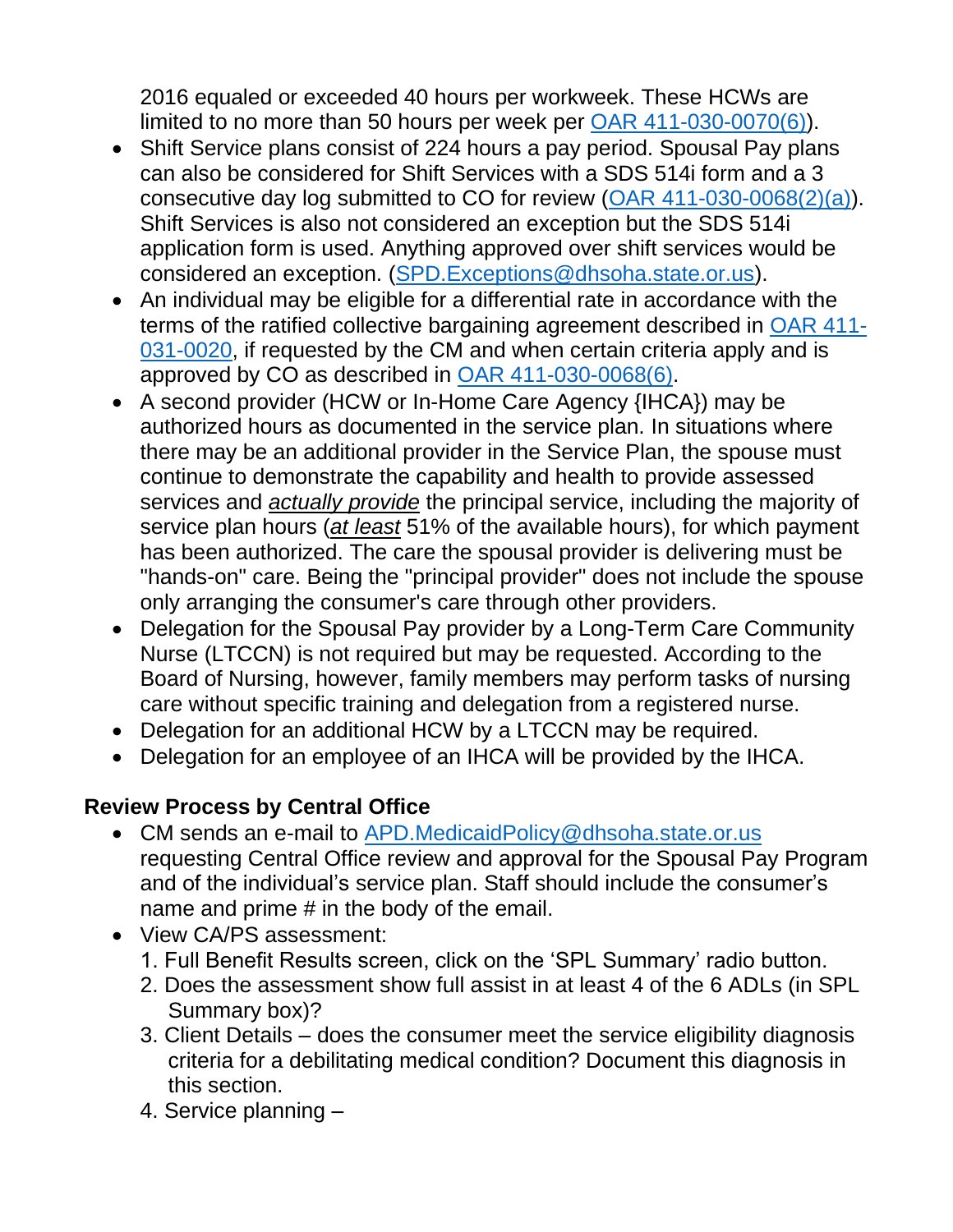- a. Does the service category/benefit show APD-SPH or KPS-SPH (MAGI)?
- b. Does the service plan show In-home Care (HCW) Spousal?
- c. Do the assigned hours meet or exceed the maximum hour rule?
- d. The Spousal Pay Service Plan (APD-SPH) should be placed in pending status.
- Note: Central Office will review the pending CA/PS to determine the assist levels are properly assigned, eligibility criteria are met, and approve all Spousal Pay Program service plans meeting Program requirements.

## **Exceptions for to the Hourly Cap for Spousal Pay Providers**

- Spousal Pay Program consumers may request an exception (a variance to APD service limits) based on an individual's documented service needs for:
	- o Maximum hours [\(OAR 411-027-0050](https://www.oregon.gov/DHS/SENIORS-DISABILITIES/SPPD/APDRules/411-027.pdf) and [OAR 411-030-0071\)](https://www.oregon.gov/DHS/SENIORS-DISABILITIES/SPPD/APDRules/411-030.pdf)
	- o Shift services' hours over 16 hours per day (OAR 411-027-0050 & OAR [411-030-0068\)](https://www.oregon.gov/DHS/SENIORS-DISABILITIES/SPPD/APDRules/411-030.pdf)
- The 40- and 50-hourly cap requirement applies to spousal providers  $(OAR)$ [411-027-0050,](https://www.oregon.gov/DHS/SENIORS-DISABILITIES/SPPD/APDRules/411-027.pdf) [OAR 411-030-0070\(6\)\)](https://www.oregon.gov/DHS/SENIORS-DISABILITIES/SPPD/APDRules/411-030.pdf).
- A temporary exception for an emergency and unanticipated situation where the HCW/spouse must provide critical care to ensure the health or safety for their spouse.
- Note: The APD 0514i form is used to request In-Home Exceptions, Shift Services and HCW hourly cap exceptions.
- Case Managers who determine a need for spousal providers and/or other HCWs for exception hours, an exception to the hourly cap, or shift services:
	- o Case managers are required to initiate the request and assist consumers by completing the APD 514i and discuss with the consumer alternate ways, supports or resources that may help meet the individual's needs as described in [OAR 411-030-0050\(2\)\(a\).](https://www.oregon.gov/DHS/SENIORS-DISABILITIES/SPPD/APDRules/411-030.pdf)
	- o Local managers and/or supervisors must review all exception requests requiring Tier 3 review and approval. Central Office reserves the right to review any renewal for appropriateness, which includes Tier 2 approvals.
	- o When requesting an exceptional payment on the 514i, for an individual in the Spousal Pay Program (SP), follow the In-Home Exceptions process.
	- o Exceptions requests should be sent to [SPD.Exceptions@dhsoha.state.or.us](mailto:SPD.Exceptions@dhsoha.state.or.us)
	- o Exceptions which are granted or denied are issued at the Department's discretion.